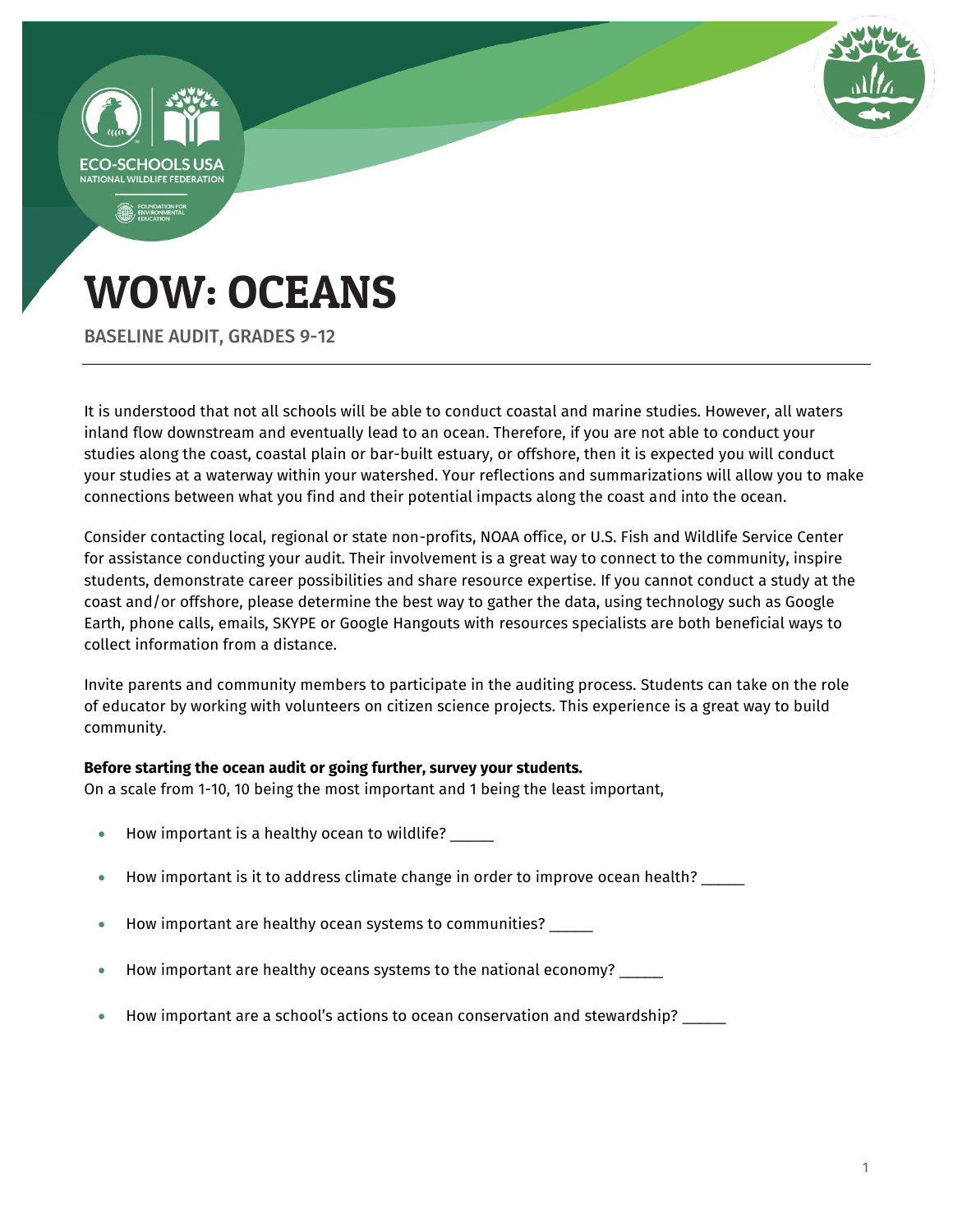

BASELINE AUDIT, GRADES 9-12



#### TABLE 1. GEOGRAPHIC INFORMATION

| 1. | What is the name of your watershed?<br>https://cfpub.epa.gov/surf/locate/index.cfm                                                                                                                                                                                                              |                                                                                                                                                                                                                                                                                                  |
|----|-------------------------------------------------------------------------------------------------------------------------------------------------------------------------------------------------------------------------------------------------------------------------------------------------|--------------------------------------------------------------------------------------------------------------------------------------------------------------------------------------------------------------------------------------------------------------------------------------------------|
| 2. | What are the GPS coordinates for your study site? Use you<br>smartphone's GPS or go to: https://www.whatsmygps.com to<br>find the coordinates.                                                                                                                                                  |                                                                                                                                                                                                                                                                                                  |
| 3. | The ocean study site is                                                                                                                                                                                                                                                                         | on the coast/beach<br>on land or inland                                                                                                                                                                                                                                                          |
| 4. | Eventually water running over your watershed empties into<br>an ocean. Identify the ocean.                                                                                                                                                                                                      | Pacific<br>Atlantic (Gulf of Mexico)<br>Atlantic (East Coast)<br>other and the state of the state of the state of the state of the state of the state of the state of the state of the state of the state of the state of the state of the state of the state of the state of the state of the s |
| 5. | Using observations or Google Earth (for those students who<br>are inland), describe the ocean study site. Check all that<br>apply.<br>Optional, but encouraged: take a screen shot, a set of 4 in<br>person shots or a panoramic, in-person picture and include<br>the images below this table. | sandy coastline<br>tide pools<br>rocky coastline<br>dunes<br>white sands<br>coastal<br>grasses/shrubs/plants<br>brown sands<br>$\mathsf{\underline{J}}$ mangroves or<br>forests<br>black sands<br>cliffs                                                                                         |

**Insert photos here.**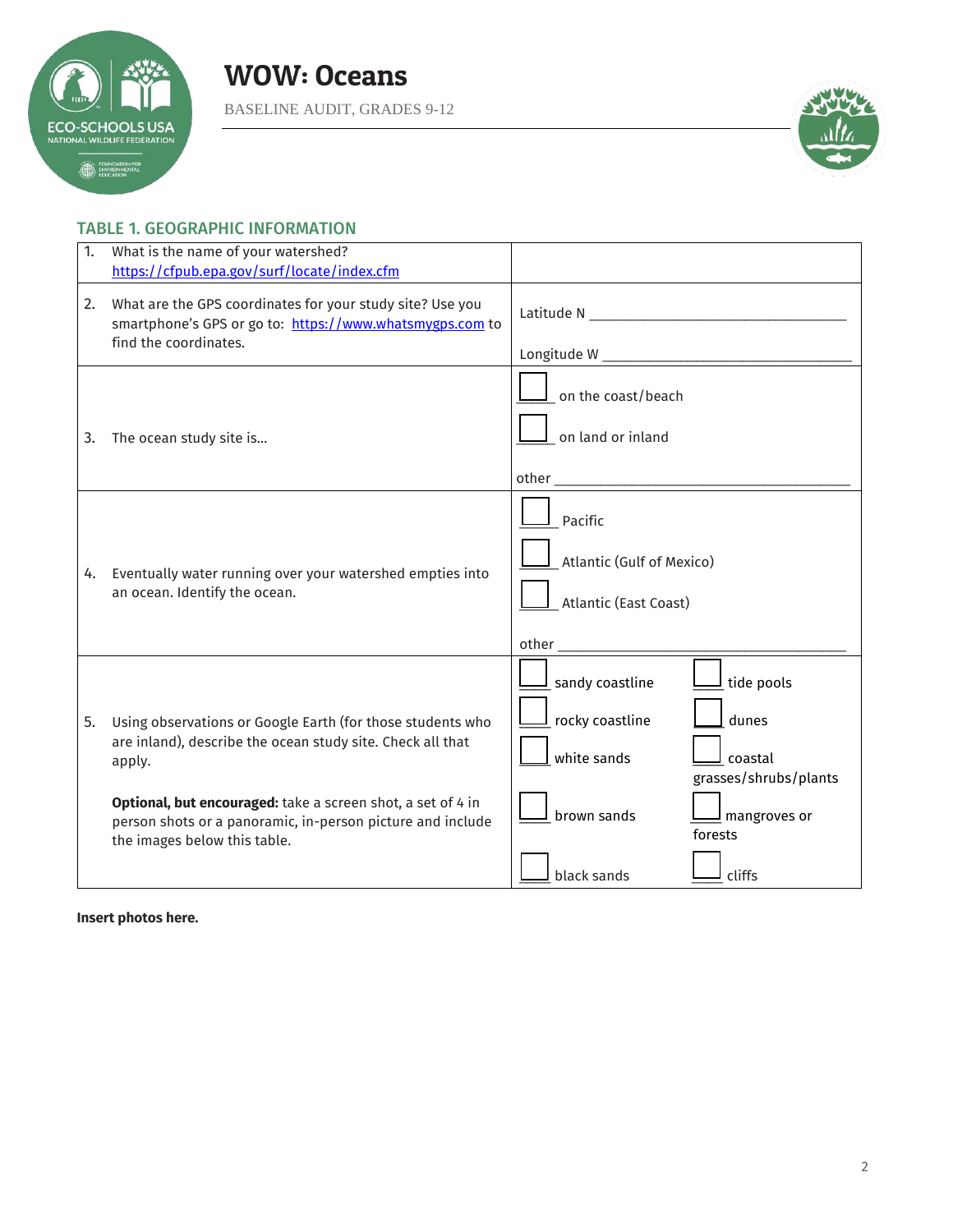

Г

BASELINE AUDIT, GRADES 9-12



a l

#### TABLE 2. OCEAN CHARACTERISTICS AND BENEFITS

| What percentage of students can identify the following<br>1.<br>characteristics that help define an ocean?                                                                                                                                                                                | 0 elements<br>А. |
|-------------------------------------------------------------------------------------------------------------------------------------------------------------------------------------------------------------------------------------------------------------------------------------------|------------------|
| Salinity                                                                                                                                                                                                                                                                                  | В.               |
| Temperature                                                                                                                                                                                                                                                                               | 1-2 elements     |
| Currents                                                                                                                                                                                                                                                                                  | C.               |
| Topography                                                                                                                                                                                                                                                                                | 3-4 elements     |
| <b>Biodiversity</b>                                                                                                                                                                                                                                                                       | D.               |
| ۰                                                                                                                                                                                                                                                                                         | 5 elements       |
| An ocean is a system. What percentage of students can identify<br>2.<br>one or more system benefits oceans provide?<br>Ecosystem benefits and services<br>$\bullet$<br>Economic benefits, including tourism, sport/commercial<br>۰<br>fishing<br>Physical and mental health benefits<br>۰ | %                |

#### **Think about the following question as you summarize the data in Table 2.**

- 1. How can understanding ocean characteristics and benefits help improve or support its overall health?
- 2. Ocean benefits are as plentiful as they are diverse. How can understanding the perspectives and relationships people and cultures have with the ocean improve conservation and stewardship?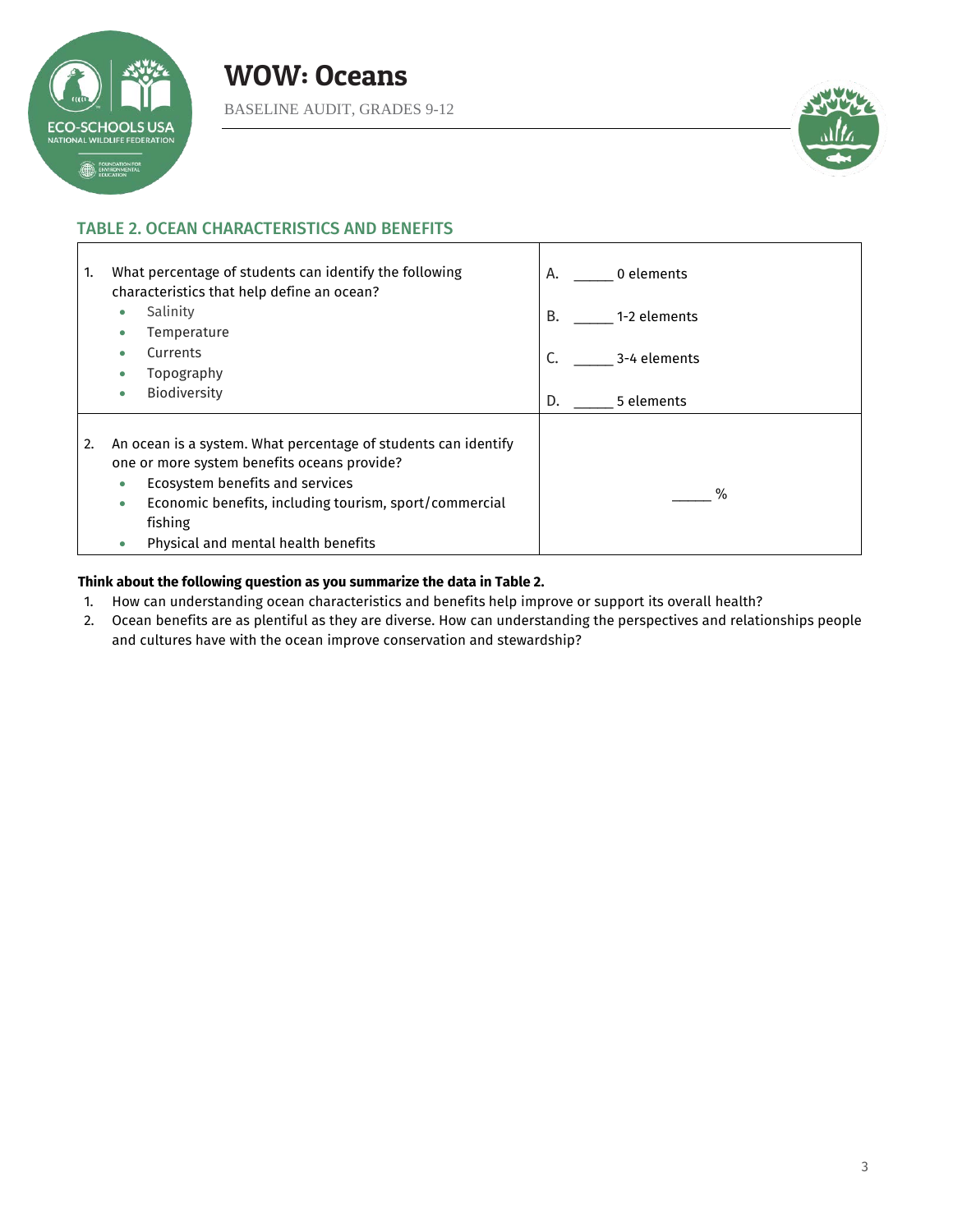



#### TABLE 3. WATER QUALITY **1. pH** \_\_\_\_\_ **pH Level** Acidic **Letter** Neutral **Letter** Basic **2. Salinity** Time of High Tide Figure 2 | Time of Low Tide Method used: ( ) hydrometer ( ) titration ( ) probe Test 1 | Time of day before test \_\_\_\_\_\_\_\_\_\_ | \_\_\_\_\_ ppt (parts/thousand) Test 2 | Time of day before test \_\_\_\_\_\_\_\_\_\_ | \_\_\_\_\_ ppt (parts/thousand) Test 3 | Time of day before test \_\_\_\_\_\_\_\_\_\_ | \_\_\_\_\_ ppt (parts/thousand) **3. Temperature** Test 1 \_\_\_\_\_\_\_ F° | \_\_\_\_\_\_\_ C° Test 2  $F^{\circ}$  |  $C^{\circ}$ Test  $3 \underline{\hspace{1cm}} F^{\circ}$  |  $C^{\circ}$ **4. Conductivity** Test 1 µS/cm Test 2 \_\_\_\_\_ μS/cm Test 3 \_\_\_\_\_ μS/cm **5. Alkalinity** Test 1 \_\_\_\_\_\_ CaCO<sub>3</sub> mg/L Test 2  $CaCO<sub>3</sub>$  mg/L Test 3 \_\_\_\_\_\_ CaCO<sub>3</sub> mg/L **6. Dissolved Oxygen** Test 1 \_\_\_\_\_ mg/L Test 2 mg/L Test 3 \_\_\_\_\_ mg/L **7. Transparency – Choose method A or B. A1. Secchi disk** – distance from observer to: Test 1 \_\_\_\_\_ m water surface | \_\_\_\_\_ m where disk disappears | \_\_\_\_\_ m where disk reappears Test 2 dom m water surface | dom m where disk disappears | dom m where disk reappears Test 3 \_\_\_\_\_ m water surface | \_\_\_\_\_ m where disk disappears | \_\_\_\_\_ m where disk reappears **A2. Secchi disk reaches the bottom and does not disappear** – distance from observer to: Test 1 \_\_\_\_\_ m to water surface | \_\_\_\_\_ m depth to the bottom of the water site Test 2 \_\_\_\_\_ m to water surface | \_\_\_\_\_ m depth to the bottom of the water site Test 3 \_\_\_\_\_ m to water surface | \_\_\_\_\_ m depth to the bottom of the water site **B. Transparency Tube** Tube test 1 \_\_\_\_\_\_ cm or \_\_\_\_\_ greater than depth of transparency tube. Tube test 2 \_\_\_\_\_ cm or \_\_\_\_\_ greater than depth of transparency tube. Tube test 3 \_\_\_\_\_ cm or \_\_\_\_\_ greater than depth of transparency tube.

#### 4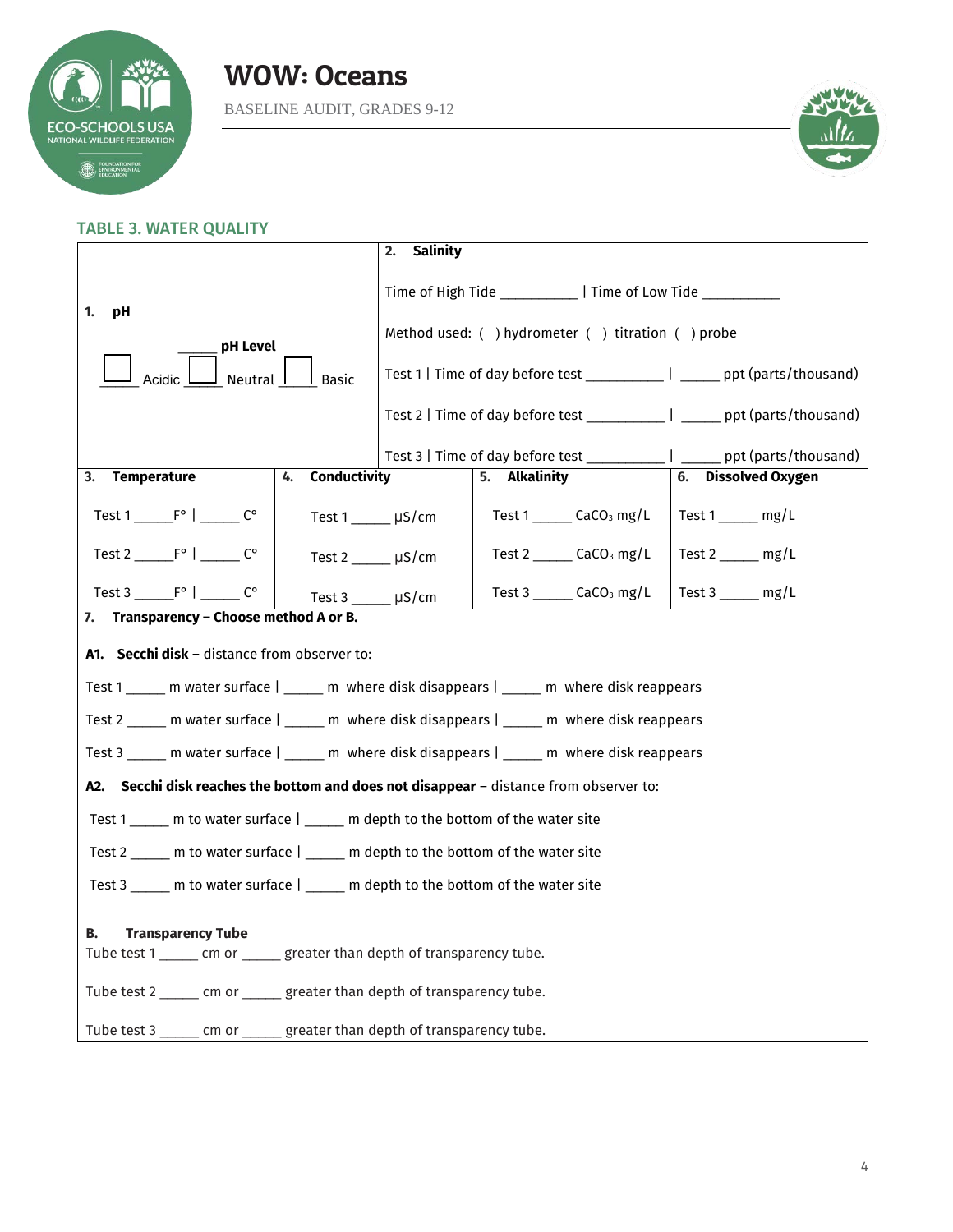



#### **Think about the following questions as you summarize the data in Table 3.**

- 1. Why is it important to observe and test water quality of water systems, such as an ocean, bay, inlets, estuary, etc.?
- 2. What impact does stormwater runoff have on coastlines and ocean waters?
- 3. How does water quality impact plant and animal life along coasts, in tide pools, on reefs, etc?

**TABLES 4 and 5**. Consider contacting a coastal/ocean outreach coordinator (local non-profits) college or university. Their involvement is a great way to connect to the community, inspire students, demonstrate career possibilities and share resource expertise. If you cannot conduct a study along the coast/shore/beach please determine the best way to gather the data, i.e. a phone call, an email or ideally a SKYPE, Zoom or Google Hangout with someone who works as a biologist, ecologist, volunteer, etc. at the nearest water quality monitoring station. Contact your regional EPA, NOAA and/or statebased fish and wildlife office for resource specialist contacts, resources or recommendations.

Invite parents and community members to participate in the auditing process. Students can take on the role of educator by working with volunteers on citizen science. This experience is a great way to build community.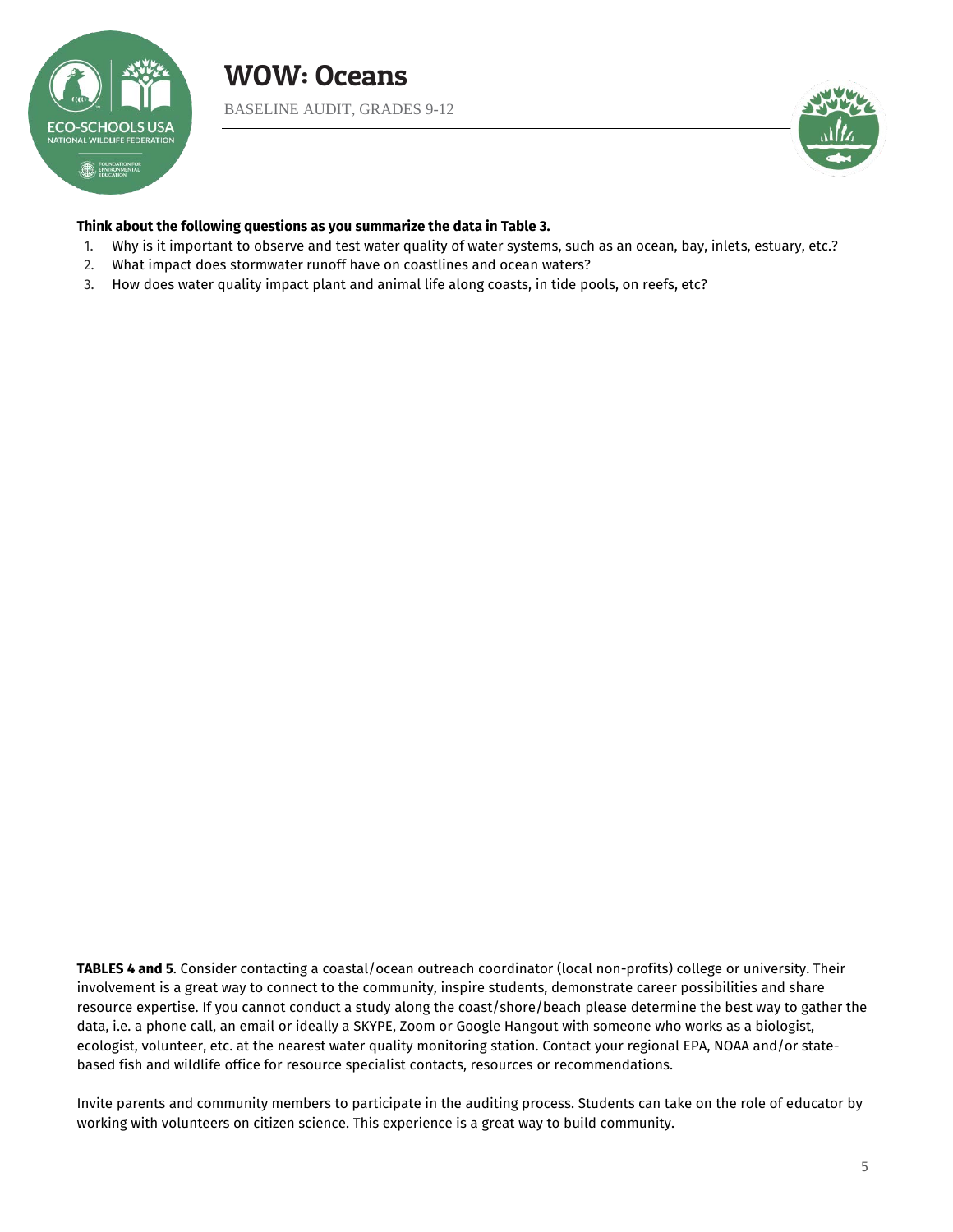

BASELINE AUDIT, GRADES 9-12



#### TABLE 4. LITTER

| 1. | Percentage of students who can define an ocean gyre.                                                                                                                                                                                                                                                                                                                                                                                                                                                                                                                              |                   |                 | %             |  |
|----|-----------------------------------------------------------------------------------------------------------------------------------------------------------------------------------------------------------------------------------------------------------------------------------------------------------------------------------------------------------------------------------------------------------------------------------------------------------------------------------------------------------------------------------------------------------------------------------|-------------------|-----------------|---------------|--|
| 2. | Percentage of students who can explain the roles ocean gyres play in the<br>oceans great garbage patches.                                                                                                                                                                                                                                                                                                                                                                                                                                                                         |                   | %               |               |  |
| 3. | Percentage of students who know 90% of the contents within the ocean's<br>garbage patches are plastic.                                                                                                                                                                                                                                                                                                                                                                                                                                                                            |                   | %               |               |  |
| 4. | Conduct a litter audit using the items most commonly found in and around coastal and marine ecosystems. First<br>weigh the collection of litter. Next sort the collection by type and insert the total number of each item found. Safety<br>is of utmost importance. Please ensure teams have access and use/wear proper safety gear, including, but not<br>limited to gloves, litter grabbers/pinchers and appropriate recycling and trash receptacles.<br>Total weight to the nearest pound and kilogram, diverted from coastal and<br>pounds   kilograms<br>marine ecosystems. |                   |                 |               |  |
|    | cigarette butts                                                                                                                                                                                                                                                                                                                                                                                                                                                                                                                                                                   | fishing line/nets | can tabs        | tires         |  |
|    | bottle caps                                                                                                                                                                                                                                                                                                                                                                                                                                                                                                                                                                       | balloons          | lighters        | straws        |  |
|    | 6-pack rings                                                                                                                                                                                                                                                                                                                                                                                                                                                                                                                                                                      | cans              | plastic bottles | Styrofoam     |  |
|    | sandwich bags                                                                                                                                                                                                                                                                                                                                                                                                                                                                                                                                                                     | plastic ware      | plastic lids    | grocery sacks |  |
|    | micro-plastics                                                                                                                                                                                                                                                                                                                                                                                                                                                                                                                                                                    |                   |                 |               |  |

#### **Think about the following questions as you summarize the information in Table 4.**

- 1. How does litter impact marine and coastal wildlife (both plants and animals)?
- 2. Besides wildlife, what impact does litter have on coastal and marine ecosystems?
- 3. Who/what are the top sources of the litter?
- 4. What are some of the actions the Eco-Action Team/class can take to improve or support current coastal and/or ocean cleanup programs/initiatives? Use these action s to support the Eco-Action Plan?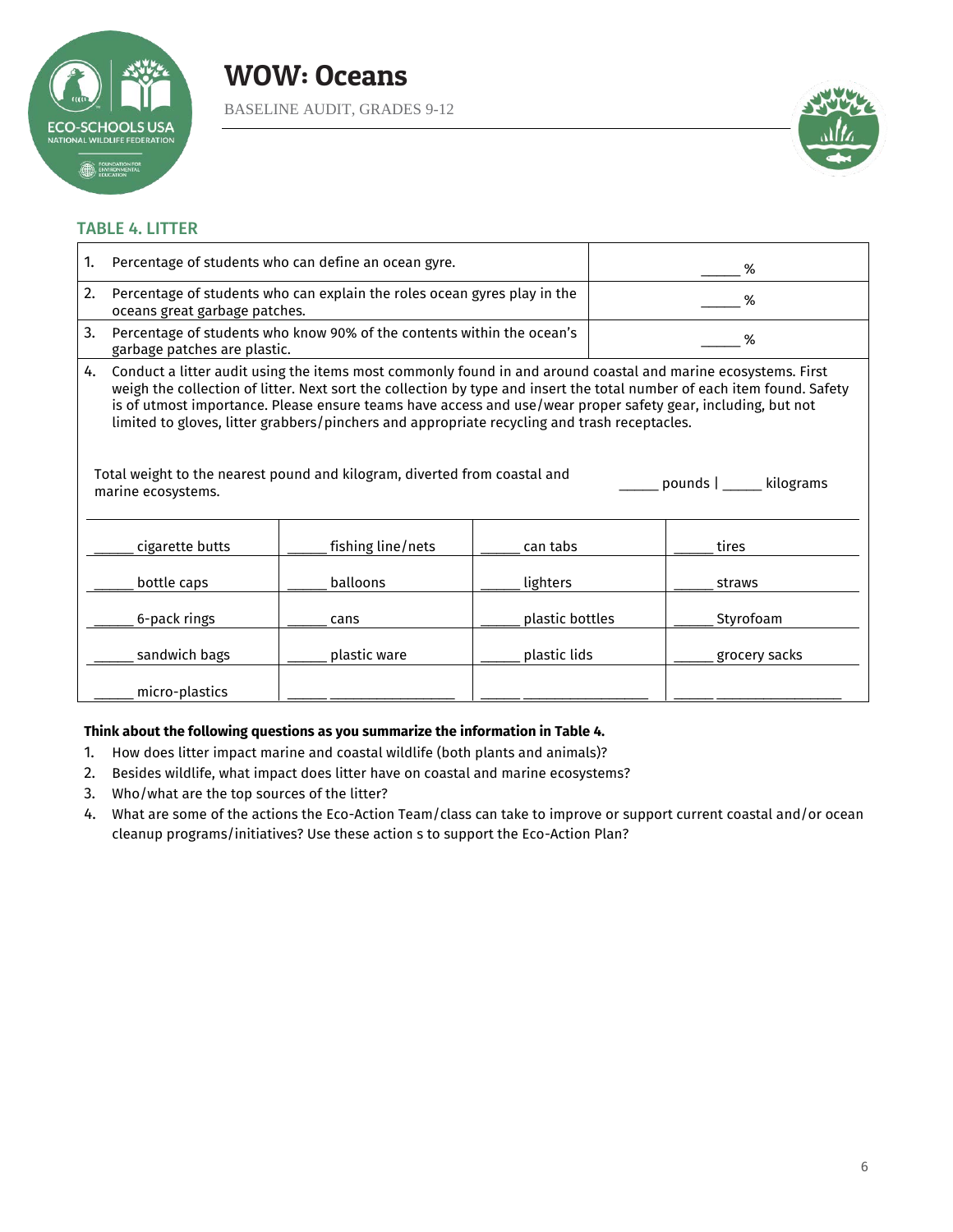

BASELINE AUDIT, GRADES 9-12



#### TABLE 5. WILDLIFE

| 1. | Collectively, how many different plants and animals are<br>observed on this day?                                                                                                                                                                                                                                                                                                | amphibians<br>birds<br>fish<br>insects<br>reptiles<br>mammals<br>marine or brackish plants<br>coastal plants |
|----|---------------------------------------------------------------------------------------------------------------------------------------------------------------------------------------------------------------------------------------------------------------------------------------------------------------------------------------------------------------------------------|--------------------------------------------------------------------------------------------------------------|
| 2. | Percentage of students who can identify more than one local<br>plant and animal who rely on healthy coastal and/or marine<br>ecosystems.                                                                                                                                                                                                                                        |                                                                                                              |
| 3. | <b>MIGRATORY BIRDS</b><br>Research migratory bird species in your community, paying close attention to their migration paths. Use Cornell's All<br>About Birds to begin researching. http://www.birds.cornell.edu/. Before beginning the study, have the team look at<br>the questions being asked in the post-audit, which will include data collected from bird observations. |                                                                                                              |
| 4. | Migratory birds in the United States use one of four main<br>flyways. Identify the flyway migratory birds use in your state.<br>https://tpwd.texas.gov/huntwild/wild/birding/migration/flywa<br>$vs$                                                                                                                                                                            | Pacific Flyway)<br>Central Flyway<br>Mississippi Flyway<br>Atlantic Flyway                                   |
| 5. | Use Audubon's, The Flyways, http://www.audubon.org/central-<br>flyway, to locate specific species considered "priority birds".<br>List the four priority species listed. The team will need to pick<br>one of the four migratory species to study (or another state<br>migratory species). Questions regarding this species will be<br>posed in the post audit.                 | 1.<br>2.<br>3.<br>4.                                                                                         |
| 6. | All wildlife require four basic habitat elements. What<br>percentage of student can identify all four habitat elements:<br>food, water, shelter and a place to raise young?                                                                                                                                                                                                     |                                                                                                              |
| 7. | Do team members or other grade levels participate in any<br>migratory bird citizen science projects, such as eBird,<br>Neighborhood Nestwatch, GLOBE's Arctic Bird Migration and/or<br>Journey North's Hummingbird Migration?<br>https://www.fws.gov/birds/get-involved/citizen-science.php                                                                                     | Yes<br>N٥                                                                                                    |
| 8. | Our school has 1 or more National Wildlife Federation Certified<br>Schoolyard Habitats®.                                                                                                                                                                                                                                                                                        | Yes<br>No                                                                                                    |

#### **Continued on the next page.**